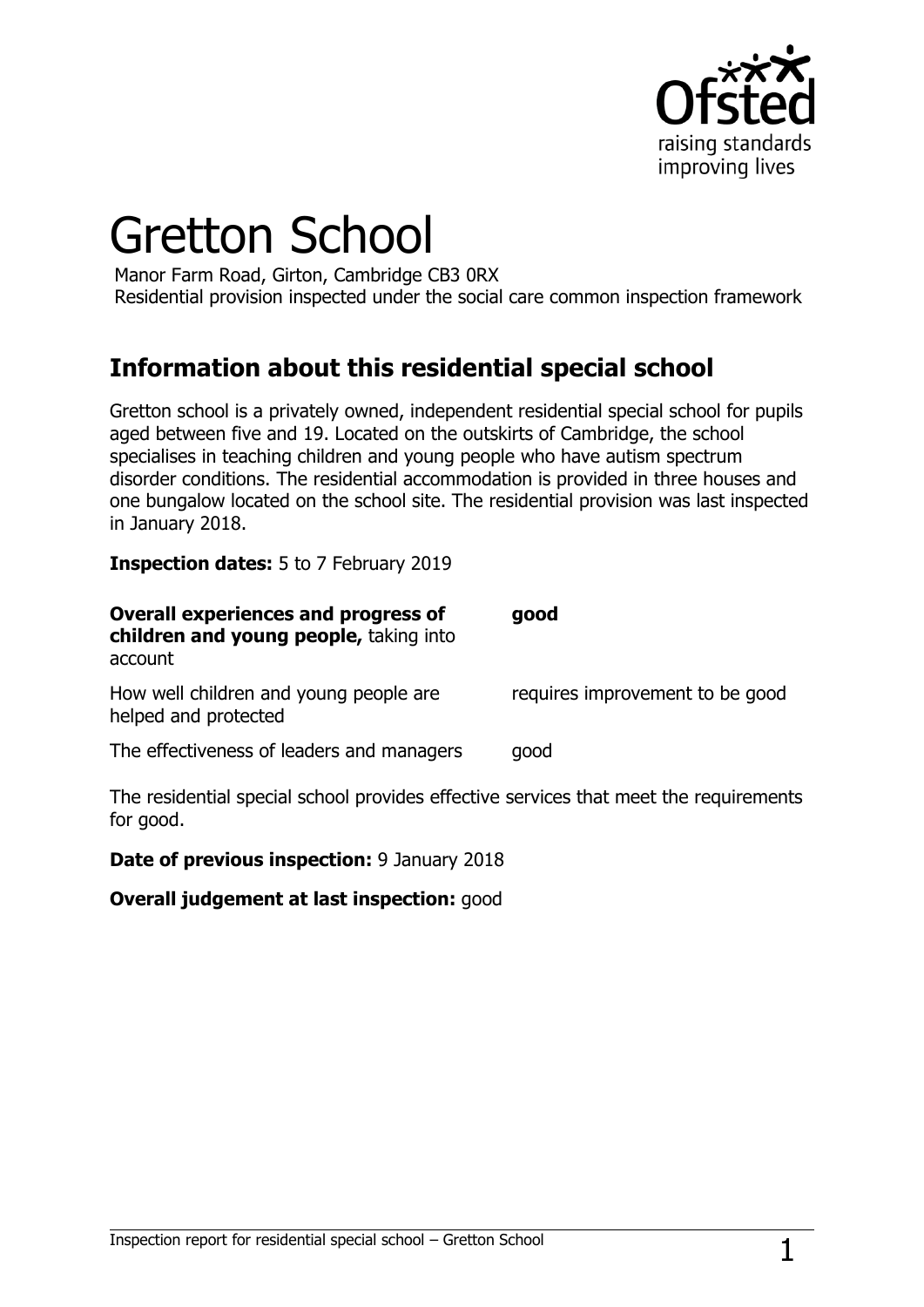

# **Key findings from this inspection**

This residential special school is good because:

- Children have formed positive relationships with the staff and each other.
- The staff listen to children's views and wishes.
- Staff encourage children to develop their independence skills.
- $\blacksquare$  There is good communication between the staff.
- $\blacksquare$  The staff work effectively with other agencies.
- **Parents are very happy with the level of care provided to their children. They cite** excellent progress for their children that is directly attributable to the residential provision.
- $\blacksquare$  The quality of individualised care is good.
- Allegations and concerns are managed effectively. Advice is sought in a timely way.
- The residential provision is settled because staff set consistent and clear boundaries and routines.
- Staff monitor relationships between the children and work with them to address any potential issues. Incidents are well managed, and recording is clear.
- The head of care and school principal work effectively together, ensuring good communication between the school and residential staff.
- The dedicated core staff work well together and communicate effectively.
- **T** Training is overseen by the quality assurance manager to monitor any gaps.
- External independent monitoring visits are regular. The monitoring reports are comprehensive.
- $\blacksquare$  The head of care is improving the internal monitoring of care practice.
- Children have clear and gradual transition plans in line with their needs.
- The staff support children to move on from the residential provision to their chosen career and college options.

The residential special school's areas for development are:

- Children's progress is not always clearly documented. Some records are not dated and some are missing information.
- Safeguarding records are not clear. Some records lack evidence of action taken and how risks are managed in the residential provision.
- The independent visitor for the children has not undertaken regular visits to the residential provision.
- Some risk assessments are not routinely dated and do not demonstrate how risks have reduced or increased over time.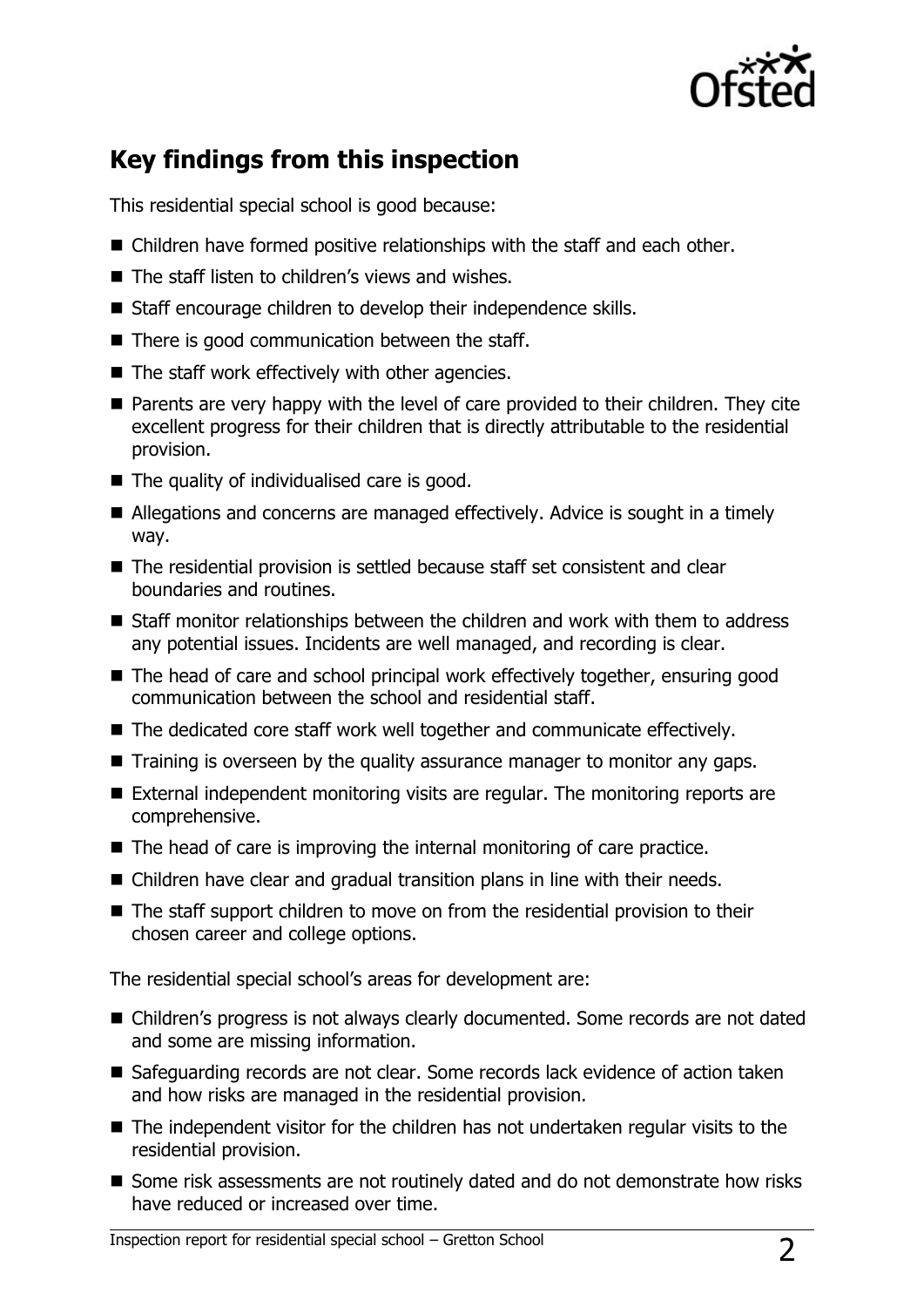

- The children's guide is comprehensive, but it does not accurately reflect the names of the current staff. The statement of purpose is also out of date.
- Some of the records of recruitment require improvement.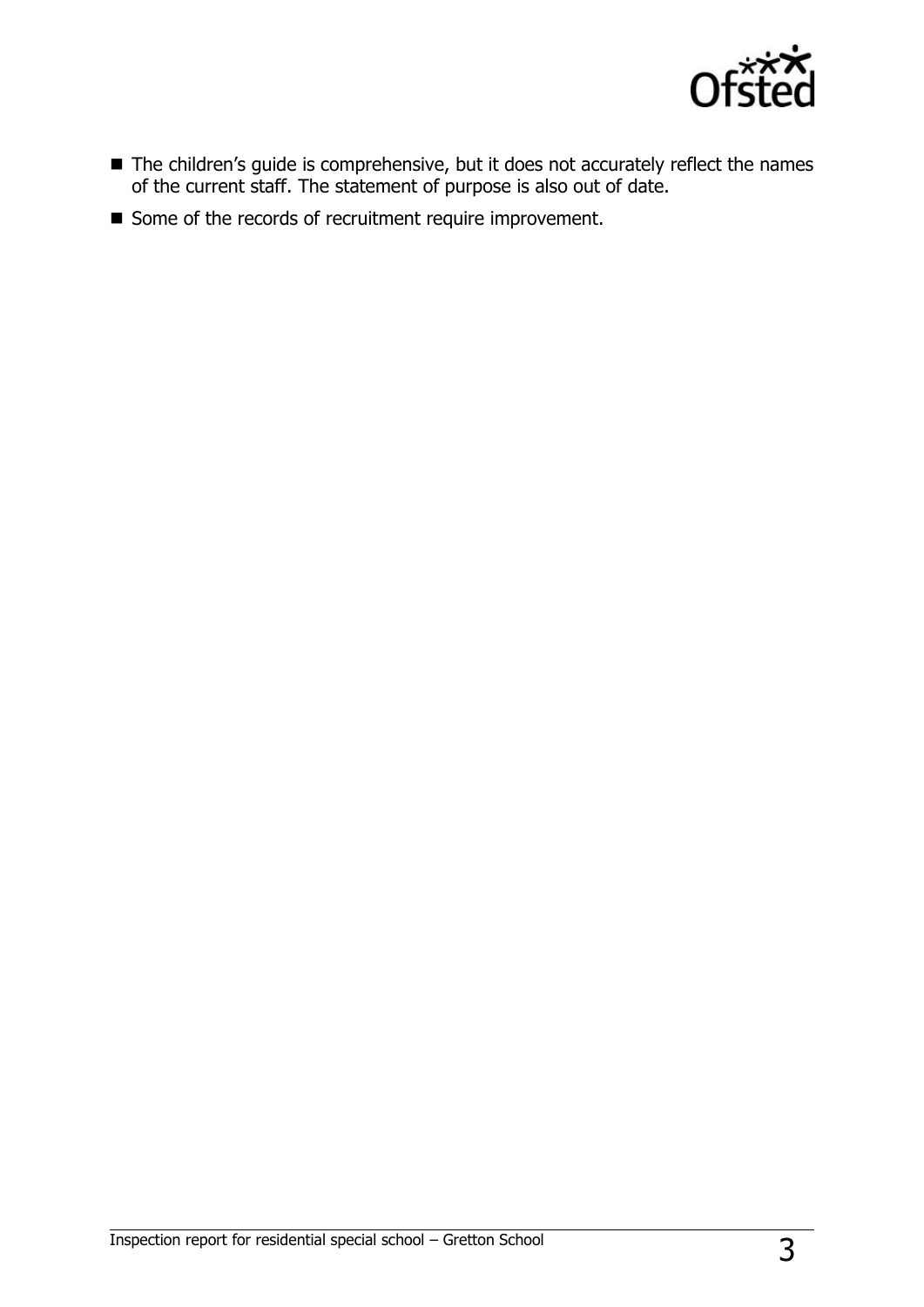

### **What does the residential special school need to do to improve?**

#### **Compliance with the national minimum standards for residential special schools**

The school does not meet the following national minimum standards for residential special schools:

- The school ensures that the welfare of pupils at the school is safeguarded and promoted by the drawing up and effective implementation of a written risk assessment policy and appropriate action is taken to reduce risks that are identified. (National minimum standards 6.3)
- Every child has an accurate, permanent record of their history and progress which can be read by the child at any time (except where the data controller is not obliged to supply the information to the child), and add personal statements or statements correcting errors. (National minimum standards 22.1)

#### **Recommendations**

- Ensure that all records relating to safeguarding concerns, staff conduct and the outcomes of referrals to social care are clear, complete and recorded in a timely manner.
- Ensure that all recruitment files clearly show employment histories and explanations for employment gaps.
- Ensure that the children have regular access to an independent visitor who visits the school on a regular basis to build a rapport with the children.
- Ensure that the statement of purpose and the children's quide are updated to fully reflect the recent staffing changes.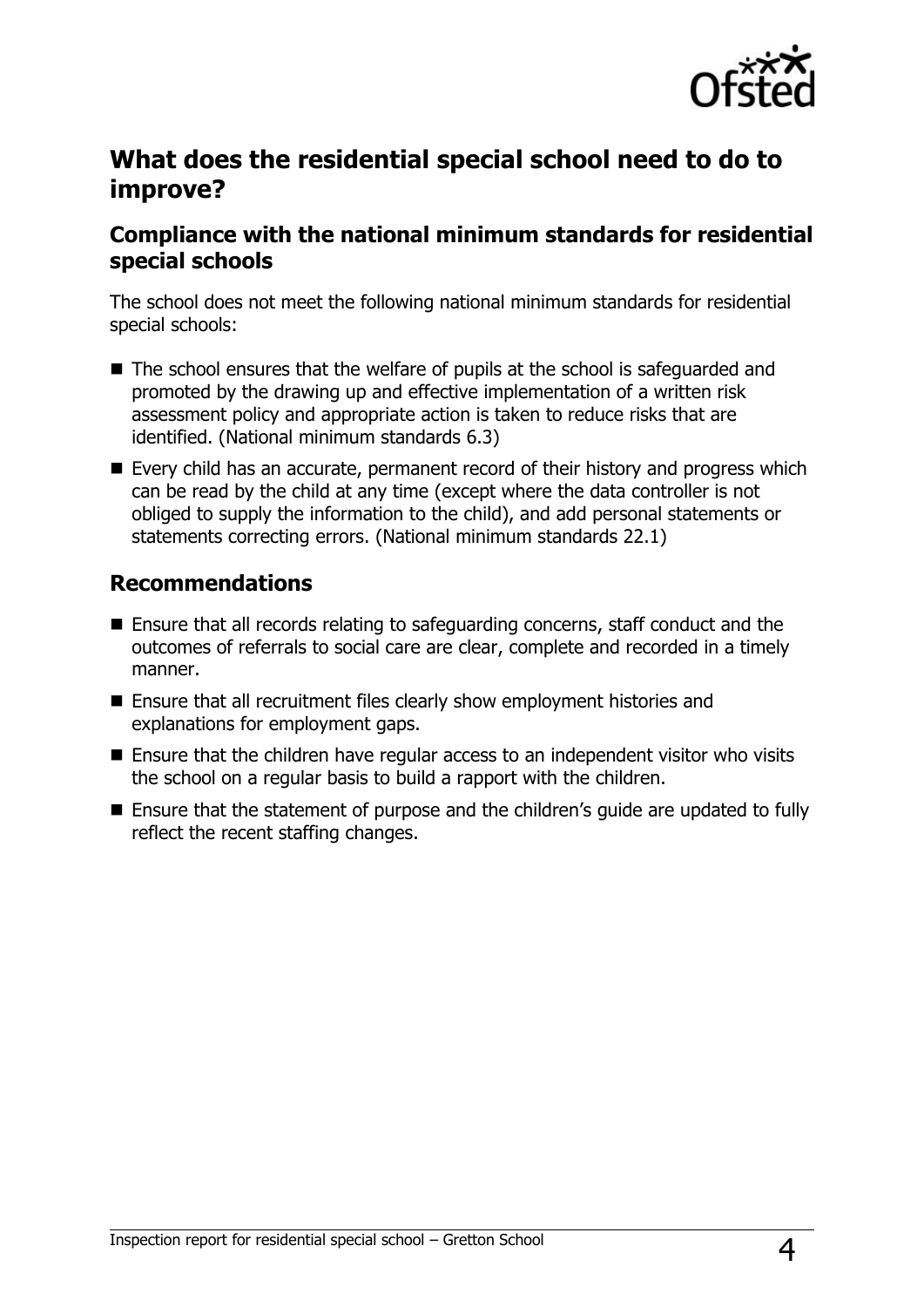

# **Inspection judgements**

#### **Overall experiences and progress of children and young people: good**

Children enjoy their time in the residential provision. They have formed positive relationships with the staff and each other. The children said that the staff are easy to talk to and that they can open up to them. A child said, 'It is much easier to talk to the staff in residential than school. The staff are there when you need them.' Children feel safe and supported when living away from home during the week.

The children recognise that the staff take the time to listen to them and really care about what is going on in their lives. Regular children's meetings cover a variety of topics. During these meetings, the children make active choices about the meals that they would like and the activities that they want to do. Staffing is discussed, so that children know who will be working with them. These regular meetings give children the opportunity to raise concerns and ideas, which staff act on.

Staff encourage the children to develop their independence skills such as cooking, laundry and tidying their rooms. The children do very well with these tasks. The older children cook healthy meals independently most evenings. The staff use incentives to encourage the children with their tasks and targets. Children respond well to being able to earn additional money towards activities each week. The staff readily use praise and encouragement to build children's self-confidence and self-esteem.

Each child has a placement plan. The head of care has reviewed the existing plans. She is implementing a revised version to ensure that each child is at the centre of care planning and to improve the way in which progress is tracked. Children benefit from access to counselling support and key-work sessions. Staff identify changes in children's behaviour and provide support in a timely way.

The staff and managers understand children's individual needs and support the children well to develop their sense of identity. There is good communication between the staff. The staff work effectively with other agencies. Particularly strong multi-agency working has resulted in excellent transition plans to support a young person who has complex needs.

Staff do not clearly record children's progress. Several documents were undated, and some were missing information. There is little information to provide reliable evidence of the impact that staying in the residential provision has on children's academic progress. This has been identified by the principal and the head of care as an area that needs to improve.

Despite a lack of recorded evidence of progress, parents articulated the difference that the residential provision has on their children, such as taking an AS level one year early. Parents comments included: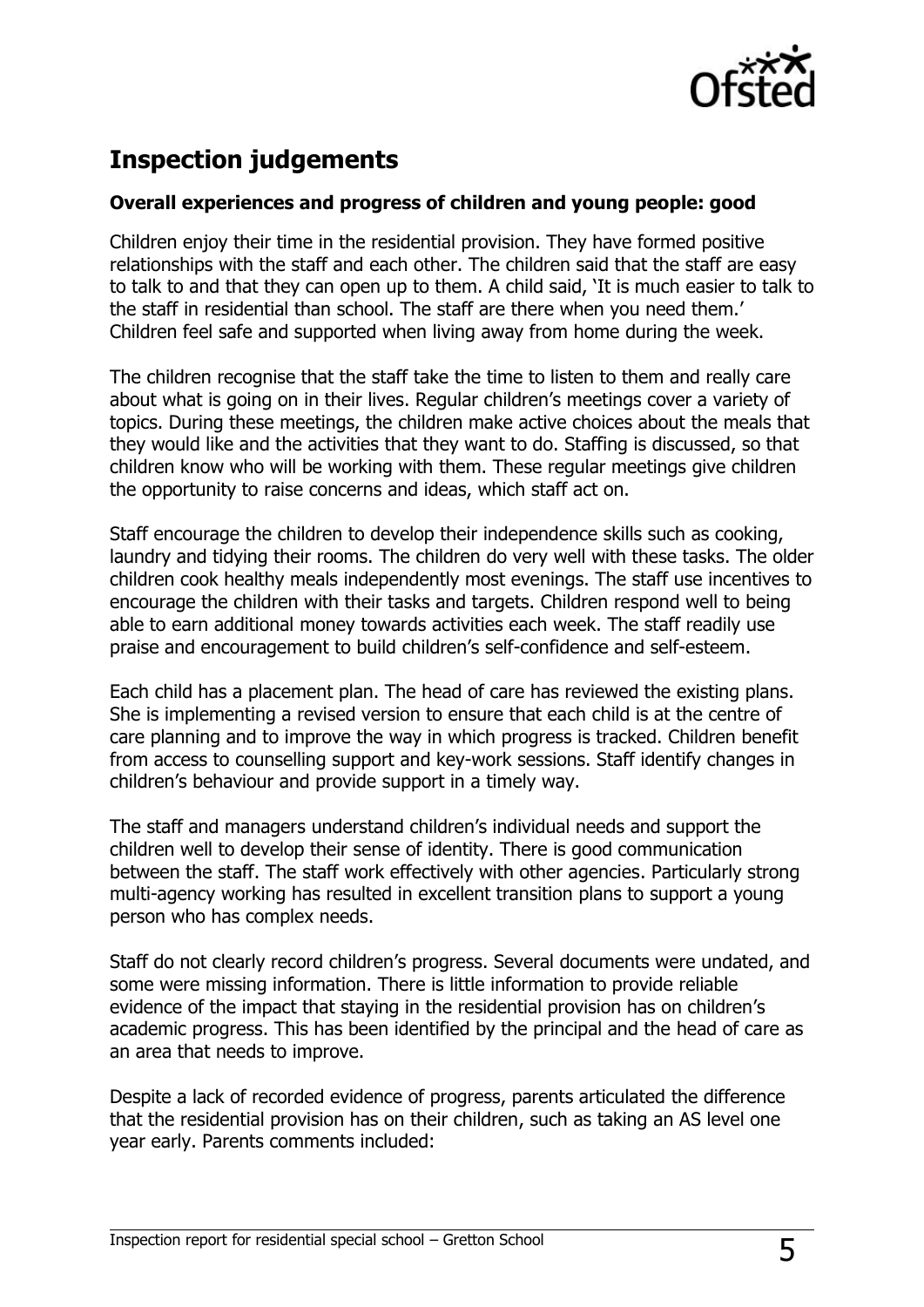

- 'He has developed his independence skills and has skills that will enable him to go to university. If he was not at this school, I don't think that he could realise his aspirations to go to university.'
- 'The staff are brilliant. They see the whole child.'
- 'My child has made an immense turnaround. The support is unbelievable.'
- 'Previously, he did no sports and had no interest in activities. Now he is achieving. He is happy, and he has made friends. He goes out for meals and is learning to travel independently. I cannot ask for more.'

#### **How well children and young people are helped and protected: requires improvement to be good**

The system for recording safeguarding concerns relies on a handwritten log with individual paper files for each subsequent entry. The system does not provide a clear overview of safeguarding concerns that relate to the residential provision. It was therefore difficult to ascertain the number of issues since the last inspection.

Allegations and concerns are managed effectively, and advice is sought in a timely way. The principal is making good links with the designated officer, who will be attending a meeting at the school to share information. It is evident that safeguarding concerns are acted on and escalated when required. However, the outcome of actions is not always clearly recorded. This makes it difficult to see what the risks to children are and how they are being managed in the residential provision.

The independent visitor for the children has not undertaken regular visits to the residential provision. This means that he does not have a familiar relationship with the children and does not know them well. This could prevent children from contacting him if they have concerns that they wish to raise with someone other than the staff.

There have been no physical interventions or significant sanctions since the last inspection. This reflects how settled the residential provision is and the success of consistent and clear boundaries and routines. No children go missing from the residential provision. When children occasionally walk off site, staff are vigilant and follow them to ensure that they are safe and return quickly.

Children are safe. Safeguarding is a priority for the staff. The head of care has spent some time improving the children's risk assessments. These assessments identify the child's behaviours and potential triggers and how these are to be managed. However, some risk assessments were not dated and did not demonstrate how risks have reduced or increased over time.

Policies are in place to counter bullying. Staff monitor relationships between the children and work with them to address any potential issues. Incidents are well managed, and recording is clear. The management of these incidents demonstrates that staff know the children well and make every effort to support, calm and talk to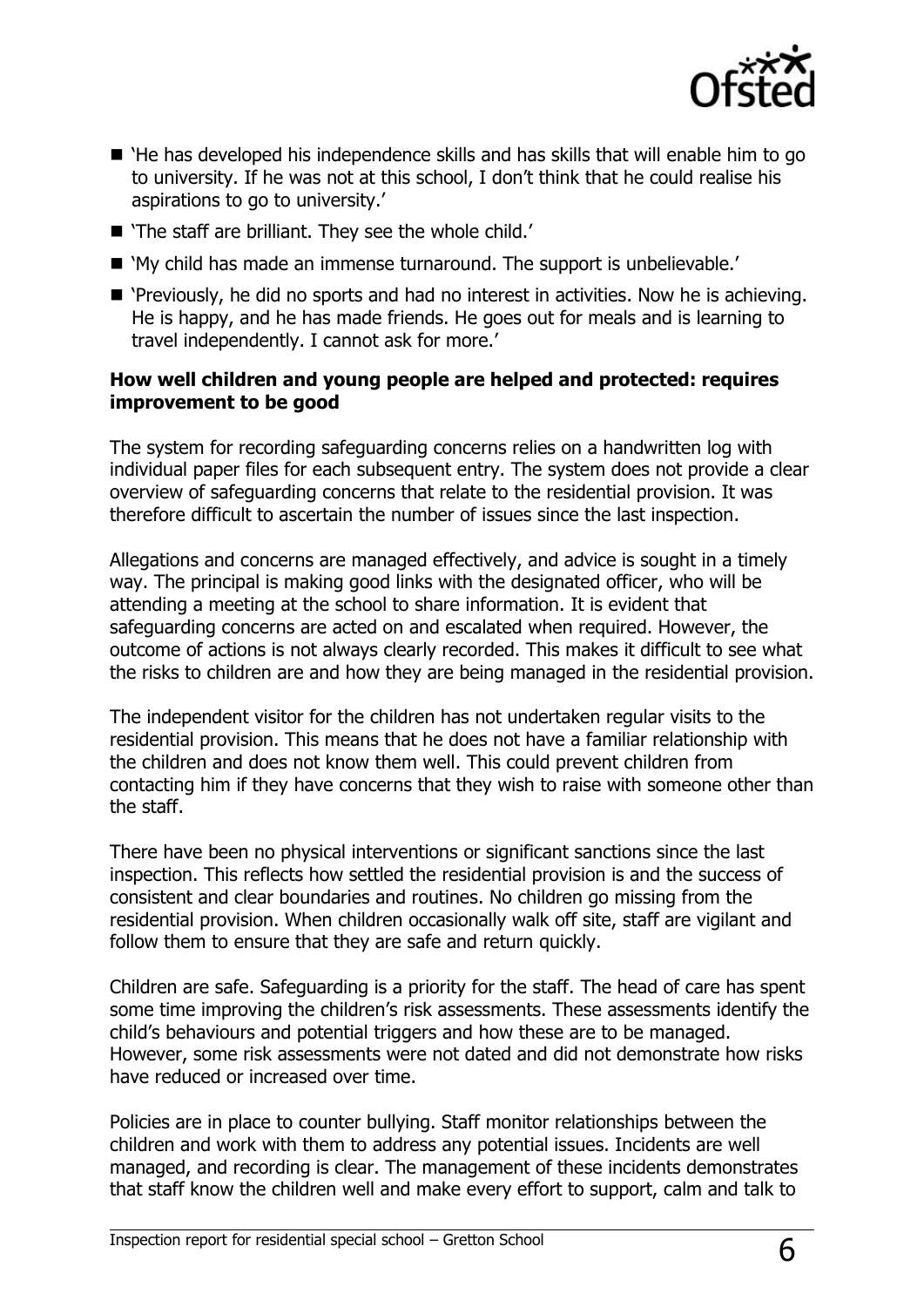

them when they are in distress. Relevant information is passed on appropriately to the school staff, so that they can provide follow-up support in the classroom.

#### **The effectiveness of leaders and managers: good**

Since the last inspection, a new head of care has been appointed. She is an experienced manager with several years of management experience and is suitably qualified. A new principal oversees the school and the residential provision.

The head of care and principal work together effectively to ensure good communication between the school and the residential staff. The head of care and principal continue to identify strengths and weaknesses and are implementing service development plans to improve the service.

Dedicated core staff work well together and communicate effectively. New staff joining the team have comprehensive induction and are well supported. Supervisions take place regularly and are meaningful. Staff said that they feel well supported and really enjoy working in the residential provision.

Training is overseen effectively by the quality assurance manager to monitor any gaps. The staff are making progress towards achieving a suitable level 3 qualification. The head of care regularly assesses the competency of the staff to administer medication. The training and oversight ensure that staff have the skills that they need to fulfil their roles and to develop professionally.

Since the last inspection, the quality of visits to the residential provision by an independent person has improved, as have the records of the visits. The visits are regular and the reports are comprehensive. The findings of each visit are discussed and reviewed with the head of care to ensure that any suggested actions are addressed in a timely way. This ensures ongoing improvement.

The head of care is working to improve the internal monitoring and review of care practice. She is improving systems and ensuring that staff complete a level 3 qualification in a timely way. Her primary focus is improving the evidence of the children's progress and achievements to enable analysis of the information and demonstrate the impact of the residential provision.

The head of care shares information effectively with other agencies. She works in partnership with external professionals to support children and meet their individual needs.

The staff support children to move on from the residential provision to their chosen career and college options. Children have good access to support that continues after they have left the residential provision. The children maintain contact with the staff after they have left, which reflects the value that children put on their time at the school.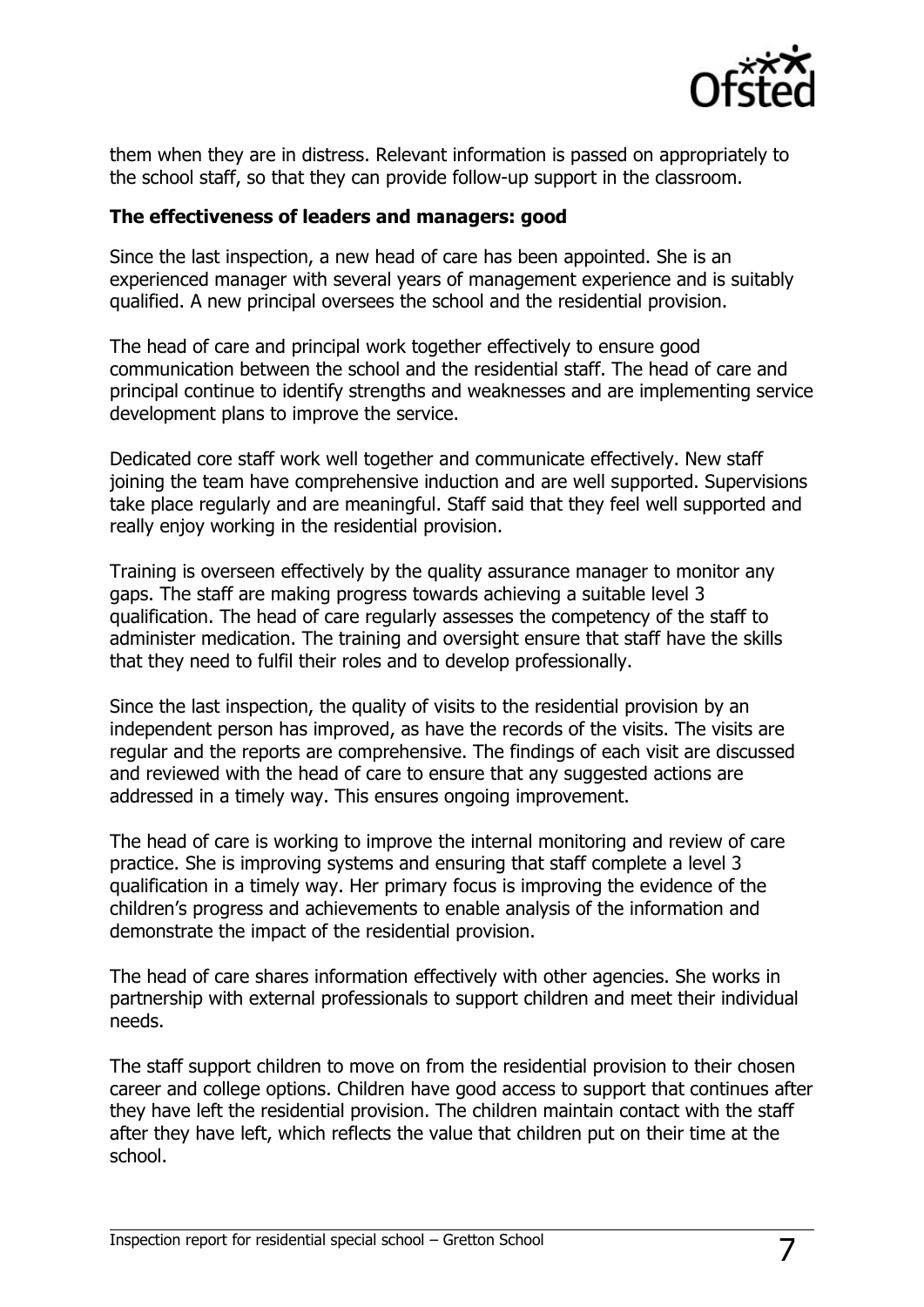

The children's guide is comprehensive but does not accurately reflect the names of the current staff. The statement of purpose is also out of date.

## **Information about this inspection**

Inspectors have looked closely at the experiences and progress of children and young people. Inspectors considered the quality of work and the differences made to the lives of children and young people. They watched how professional staff work with children and young people and each other and discussed the effectiveness of help and care provided. Wherever possible, they talked to children and young people and their families. In addition, the inspectors have tried to understand what the school knows about how well it is performing, how well it is doing and what difference it is making for the children and young people whom it is trying to help, protect and look after.

Using the 'Social care common inspection framework', this inspection was carried out under the Children Act 1989 to assess the effectiveness of the service, how it meets the core functions of the service as set out in legislation, and to consider how well it complies with the national minimum standards.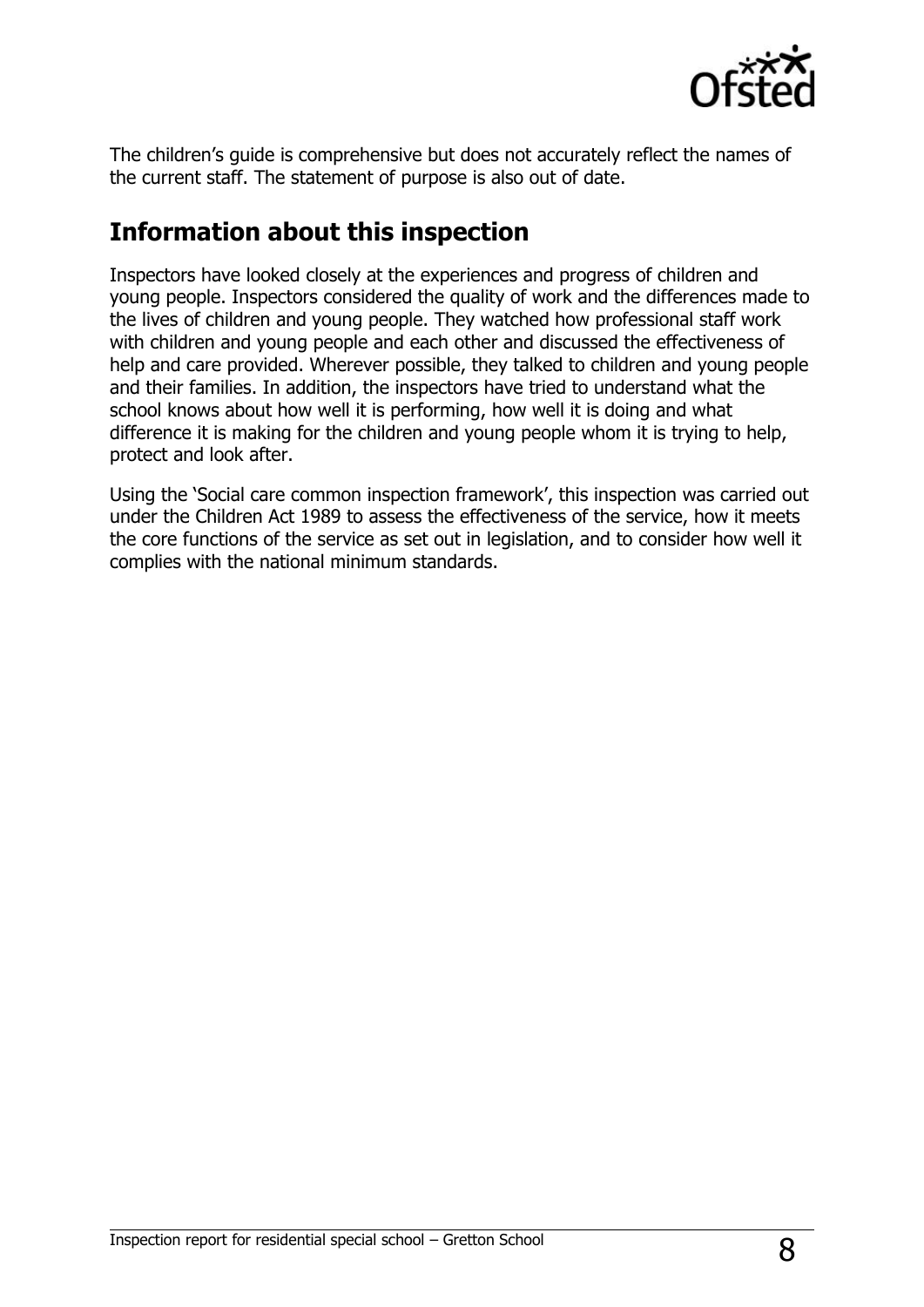

# **Residential special school details**

**Social care unique reference number:** SC425708 **Headteacher/teacher in charge:** Ms Zoe Kirby **Type of school:** Residential Special School **Telephone number:** 01223 277438 **Email address:** zoe.kirby@grettonschool.com

# **Inspector**

Debbie Young, social care inspector (lead)